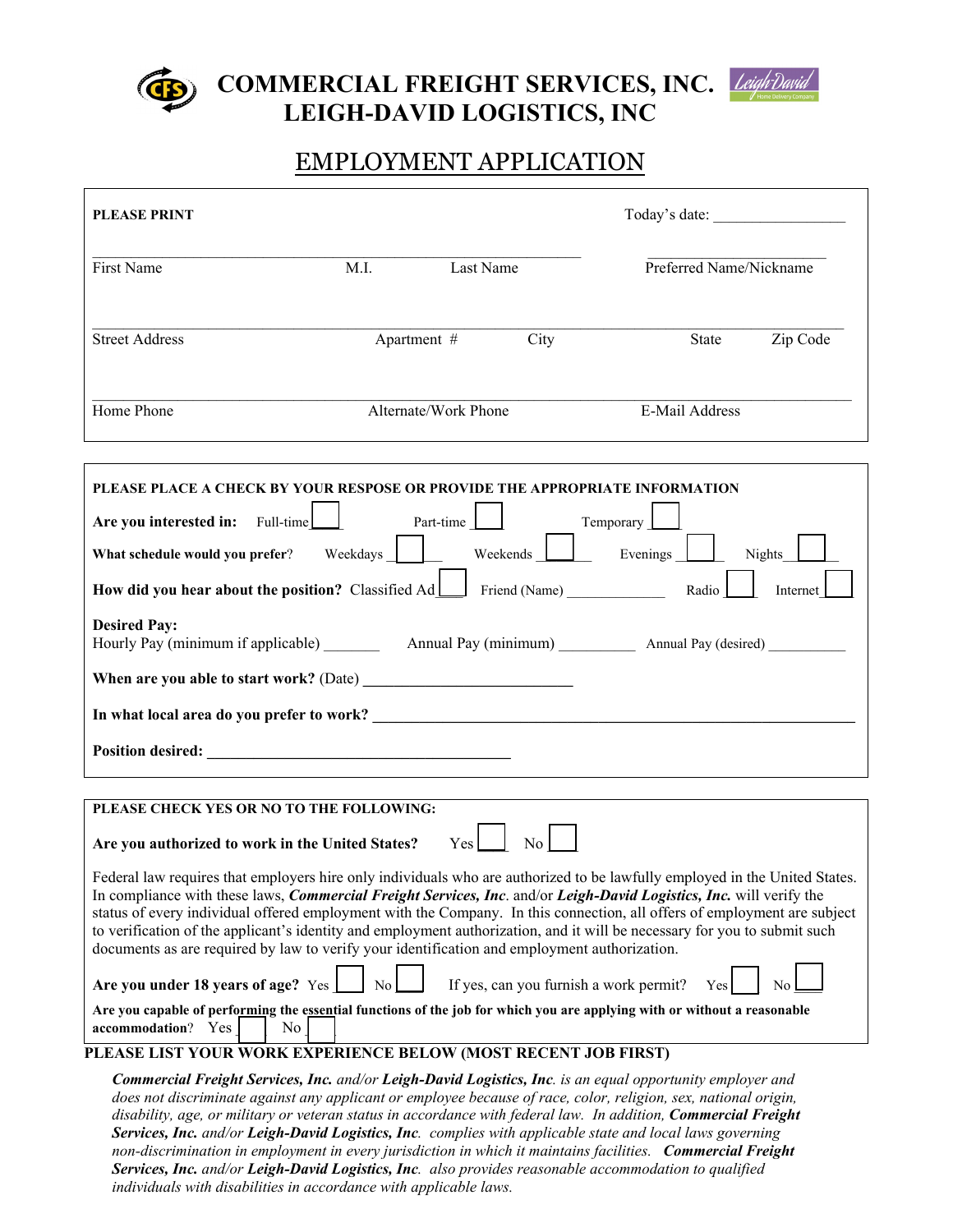| <b>FROM</b> | NO. & STREET                                                     |                        | SUPERVISOR'S NAME, TITLE and POSITION |  |
|-------------|------------------------------------------------------------------|------------------------|---------------------------------------|--|
| MO. / YR    | <b>CITY</b><br><b>STATE</b>                                      | <b>ZIP CODE</b>        | SUPERVISOR'S TELEPHONE NUMBER         |  |
|             |                                                                  |                        |                                       |  |
|             | <b>TYPE OF BUSINESS</b>                                          | <b>STARTING PAY</b>    | <b>FINAL PAY</b>                      |  |
|             |                                                                  | \$                     | \$                                    |  |
| TO          | TELEPHONE NUMBER                                                 | <b>TERMINATION</b>     | <b>REASON</b>                         |  |
| MO / YR     |                                                                  | $\hfill\Box$ VOLUNTARY |                                       |  |
|             | BRIEFLY DESCRIBE YOUR MAJOR DUTIES AND REASON(S) FOR TERMINATION | $\Box$ INVOLUNTARY     |                                       |  |
|             |                                                                  |                        |                                       |  |
|             | <b>COMPANY NAME</b>                                              |                        | YOUR POSITION and TITLE               |  |
| <b>FROM</b> |                                                                  |                        |                                       |  |
|             | NO. & STREET                                                     |                        | SUPERVISOR'S NAME, TITLE and POSITION |  |
| MO. / YR    | <b>CITY</b><br><b>STATE</b>                                      | <b>ZIP CODE</b>        | SUPERVISOR'S TELEPHONE NUMBER         |  |
|             | <b>TYPE OF BUSINESS</b>                                          | <b>STARTING PAY</b>    | <b>FINAL PAY</b>                      |  |
|             |                                                                  | \$                     | $\mathbb{S}$                          |  |
| TO          | <b>TELEPHONE NUMBER</b>                                          | <b>TERMINATION</b>     | <b>REASON</b>                         |  |
|             |                                                                  | $\hfill\Box$ VOLUNTARY |                                       |  |
| MO / YR     |                                                                  | $\Box$ INVOLUNTARY     |                                       |  |
|             | BRIEFLY DESCRIBE YOUR MAJOR DUTIES AND REASON(S) FOR TERMINATION |                        |                                       |  |
|             | <b>COMPANY NAME</b>                                              |                        | YOUR POSITION and TITLE               |  |
| <b>FROM</b> | NO. & STREET                                                     |                        | SUPERVISOR'S NAME, TITLE and POSITION |  |
| MO. / YR    | <b>CITY</b><br><b>STATE</b>                                      | <b>ZIP CODE</b>        | SUPERVISOR'S TELEPHONE NUMBER         |  |
|             | <b>TYPE OF BUSINESS</b>                                          | <b>STARTING PAY</b>    | <b>FINAL PAY</b>                      |  |
|             |                                                                  | \$                     | $\mathbb{S}$                          |  |
| TO          | TELEPHONE NUMBER                                                 | <b>TERMINATION</b>     | <b>REASON</b>                         |  |
|             |                                                                  | $\hfill\Box$ VOLUNTARY |                                       |  |
|             |                                                                  | $\Box$ INVOLUNTARY     |                                       |  |
| MO / YR     |                                                                  |                        |                                       |  |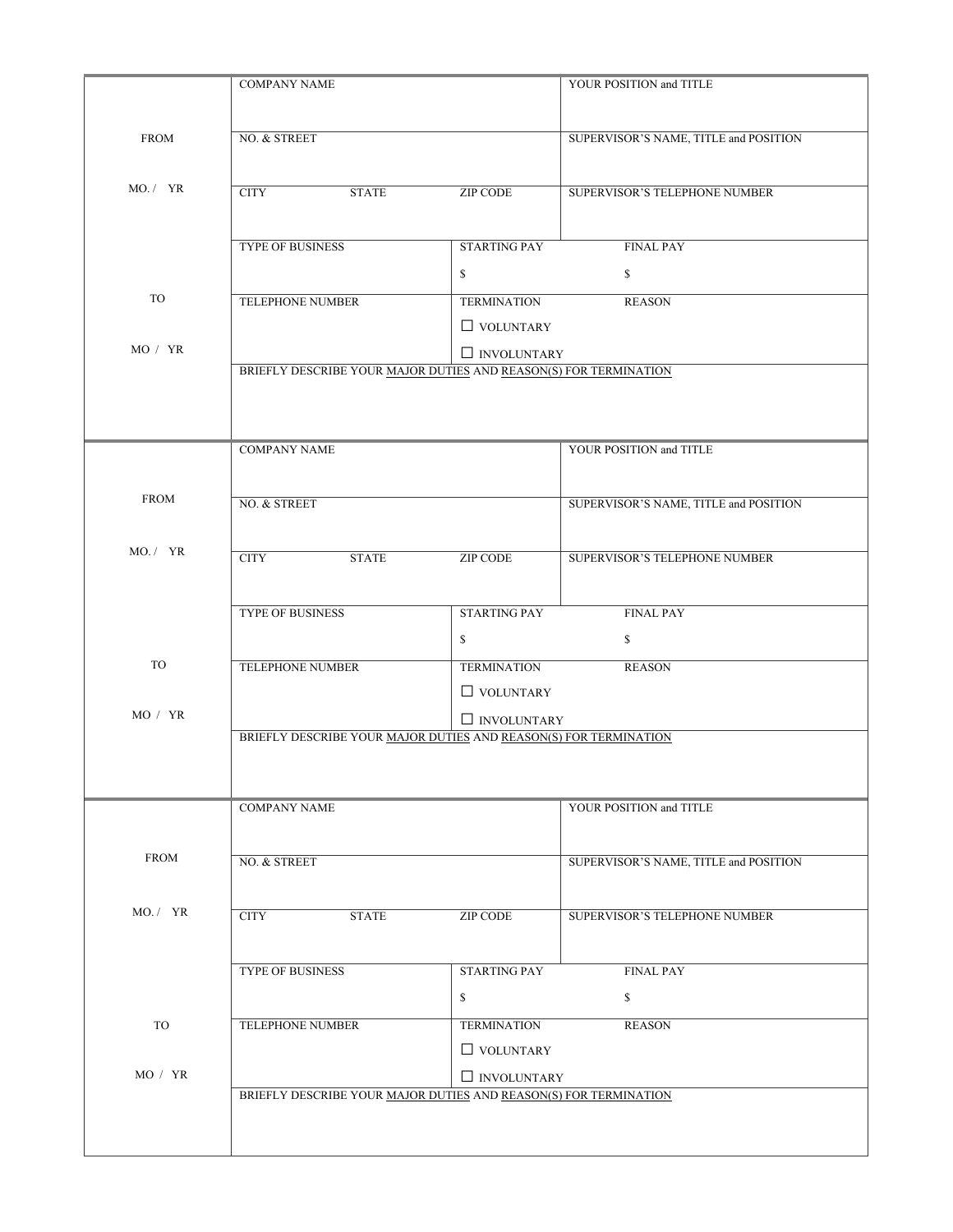|             | <b>COMPANY NAME</b>                                              |                     | YOUR POSITION and TITLE               |
|-------------|------------------------------------------------------------------|---------------------|---------------------------------------|
|             |                                                                  |                     |                                       |
| <b>FROM</b> | NO. & STREET                                                     |                     | SUPERVISOR'S NAME, TITLE and POSITION |
|             |                                                                  |                     |                                       |
| MO. / YR    | <b>CITY</b><br><b>STATE</b>                                      | <b>ZIP CODE</b>     | SUPERVISOR'S TELEPHONE NUMBER         |
|             |                                                                  |                     |                                       |
|             | <b>TYPE OF BUSINESS</b>                                          | <b>STARTING PAY</b> | <b>FINAL PAY</b>                      |
|             |                                                                  | \$                  | $\mathbb{S}$                          |
| TO          | <b>TELEPHONE NUMBER</b>                                          | <b>TERMINATION</b>  | <b>REASON</b>                         |
|             |                                                                  | $\Box$ VOLUNTARY    |                                       |
| MO / YR     |                                                                  | $\Box$ INVOLUNTARY  |                                       |
|             | BRIEFLY DESCRIBE YOUR MAJOR DUTIES AND REASON(S) FOR TERMINATION |                     |                                       |
|             |                                                                  |                     |                                       |
|             |                                                                  |                     |                                       |

#### *ADDITIONAL INFORMATION:*

UNEMPLOYMENT ACCOUNT FOR ALL PERIODS OF TIME, THREE MONTHS OR MORE, BETWEEN POSITIONS HELD OR AFTER SCHOOL

| FROM (MO/YR) | TO $(MO/YR)$   | HOW DID YOU SPEND THIS TIME? |
|--------------|----------------|------------------------------|
|              |                |                              |
|              |                |                              |
|              |                |                              |
|              |                |                              |
| FROM (MO/YR) | TO (MO $/YR$ ) |                              |
|              |                |                              |
|              |                |                              |
|              |                |                              |
|              |                | HOW DID YOU SPEND THIS TIME? |
| FROM (MO/YR) | TO $(MO/YR)$   |                              |
|              |                |                              |
|              |                |                              |
|              |                |                              |
|              |                |                              |
|              |                |                              |

## **EDUCATION:**

| <b>NAME AND ADDRESS OF SCHOOL</b> | <b>MAJOR</b><br><b>SUBJECT</b> | <b>DID YOU</b><br><b>GRADUATE?</b> | <b>TYPE OF</b><br><b>DEGREE OR DIPLOMA</b> |
|-----------------------------------|--------------------------------|------------------------------------|--------------------------------------------|
| HIGH SCHOOL OR PREP               |                                |                                    |                                            |
| COLLEGE                           |                                |                                    |                                            |
| <b>COLLEGE OR GRADUATE</b>        |                                |                                    |                                            |
| <b>OTHER</b>                      |                                |                                    |                                            |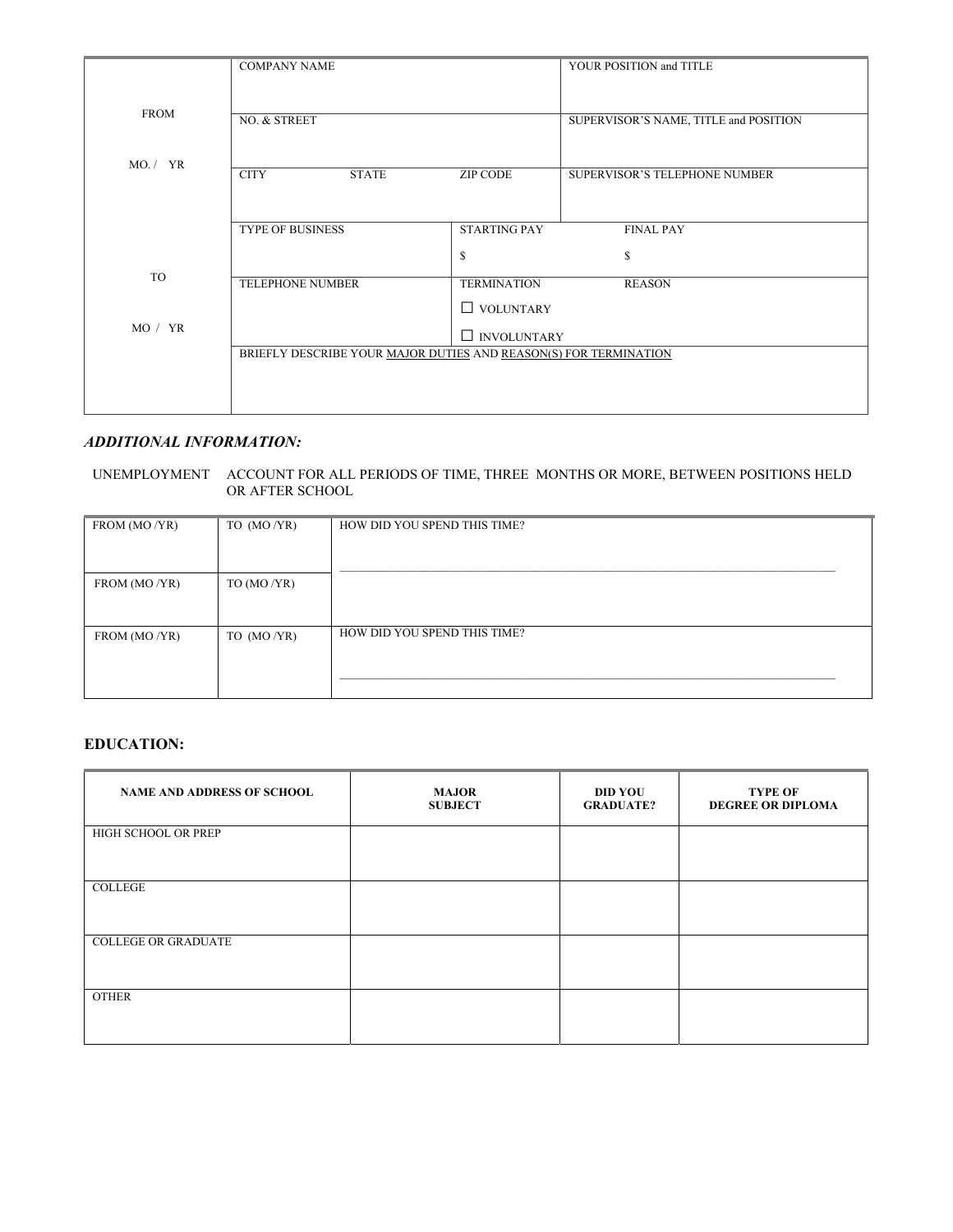#### **PROFESSIONAL DESIGNATIONS:**

| <b>DESIGNATION</b> | ORGANIZATION GRANTING DESIGNATION | DATE COMPLETED |
|--------------------|-----------------------------------|----------------|
| <b>DESIGNATION</b> | ORGANIZATION GRANTING DESIGNATION | DATE COMPLETED |

## **PROFESSIONAL LICENSES:**

| <b>TYPE OF LICENSE</b> | STATE GRANTING LICENSE        | <b>LICENSE NUMBER</b> |
|------------------------|-------------------------------|-----------------------|
| <b>TYPE OF LICENSE</b> | <b>STATE GRANTING LICENSE</b> | LICENSE NUMBER        |

#### **REFERENCES: Please list three professional references**

| <b>NAME</b> | <b>RELATIONSHIP</b> | <b>COMPANY</b> | <b>PHONE/ALTERNATE</b><br><b>PHONE</b> |
|-------------|---------------------|----------------|----------------------------------------|
|             |                     |                |                                        |
|             |                     |                |                                        |
|             |                     |                |                                        |

# **PLEASE READ THE FOLLOWING INFORMATION CAREFULLY**

IN THE LAST SEVEN (7) YEARS, HAVE YOU BEEN CONVICTED OF OR HAVE YOU PLEADED GUILTY TO ANY FELONY OR MISDEMEANOR\*? (Please exclude minor traffic offenses and convictions which have been sealed, impounded, erased, expunged, annulled or nolled)

**CALIFORNIA APPLICANTS:** In accordance with California Labor Code Sections 423.7 and 423.8, please do not disclose information regarding any misdemeanor convictions from marijuana-related

offenses that are more than two years old, or any other information regarding any pre-trial or post-trial diversion programs in which you have participated.<br>CONNECTICUT APPLICANTS need not disclose the existence of any arr General Statutes; criminal records subject to erasure under the above-referenced sections are records pertaining to a finding of delinquency or that a child was a member of a family with service needs, an ember of a family *Statutes* with respect to the proceedings which have been erased, and may swear to this under oath.

**GEORGIA APPLICANTS** should not disclose any information pertaining to convictions protected under the First Offenders Act.

**HAWAII APPLICANTS** should not disclose any information in response to this question.

**LOUISIANA, MONTANA, AND UTAH APPLICANTS** should only disclose information regarding felonies.

<u>MASSACHUSETTS APPLICANTS</u>: Under Massachusetts law, an employer is prohibited from making written, pre-employment inquiries of an applicant about his or her criminal history.<br>MASSACHUSETTS APPLICANTS SHOULD NOT RESPOND TO

**MONTANA AND NEW MEXICO APPLICANTS** need not provide information beyond seven years prior to today's date.

**NEW YORK APPLICANTS** should not disclose information pertaining to youthful offender adjudications.

**NEVADA APPLICANTS** should only disclose information regarding misdemeanors that result in imprisonment or felonies.

**WASHINGTON APPLICANTS** need not disclose a conviction that occurred more than ten years before the date of this application.

Yes  $\Box$  No

If yes, please describe:

**\* PLEASE NOTE:** OTHER FACTORS WILL BE TAKEN INTO ACCOUNT SUCH AS THE NATURE OF THE OFFENSE, THE TIME THAT HAS PASSED SINCE THE CONVICTION AND THE TYPE OF JOB BEING SOUGHT. FURTHER, THIS INFORMATION WILL BE USED ONLY FOR JOB-RELATED PURPOSES AND ONLY TO THE EXTENT PERMITTED BY APPLICABLE LAW.